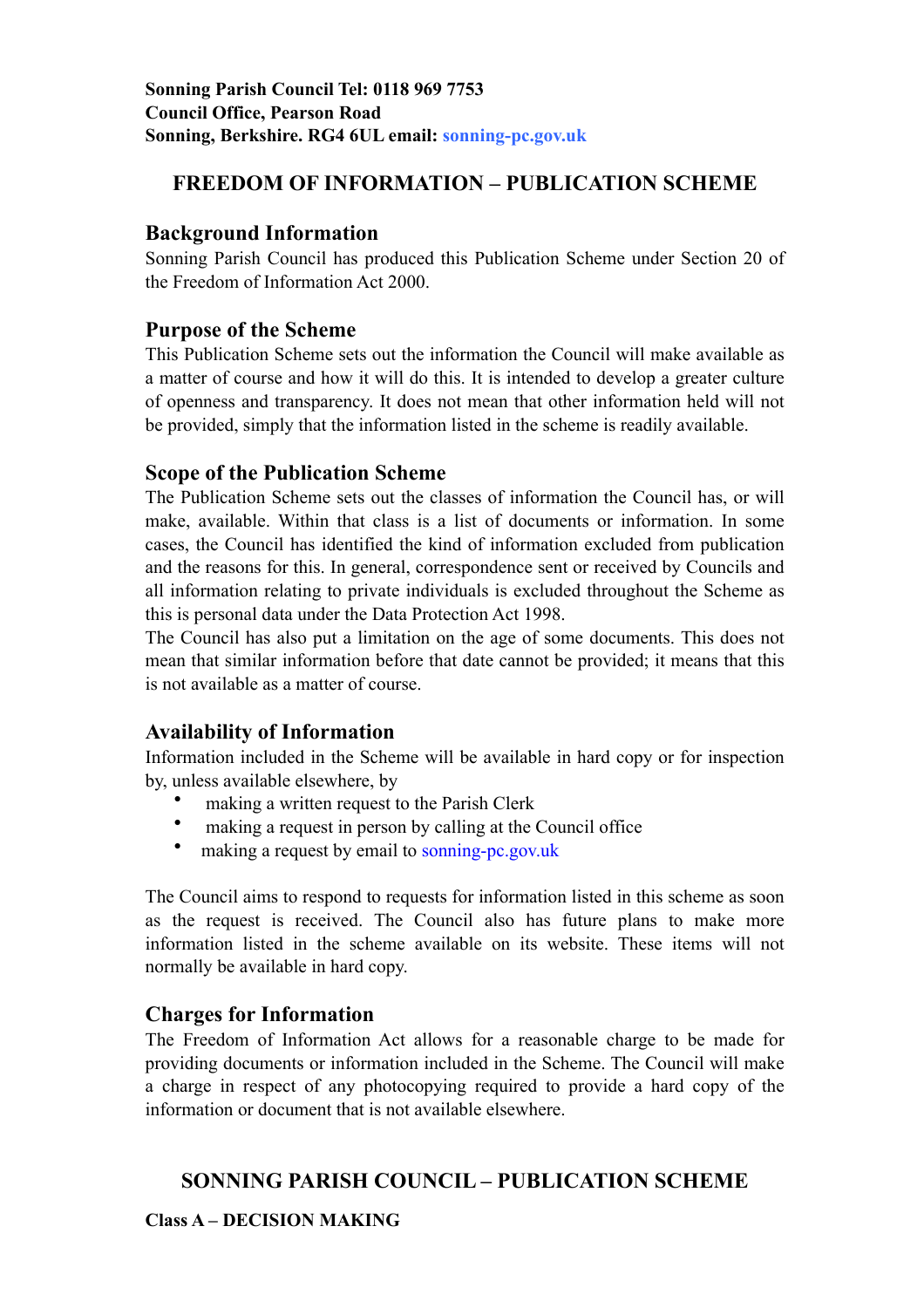- Minutes of Council, Committee and Sub-committee meetings (last 2 years). Now available on the Council web site once approved.
- Agendas and supporting papers for Council, Committees and Sub-committees for the forthcoming or immediate meeting. Now available on the web site.
- Council's Report of the Annual Parish Meeting (last 2 years) once approved. Now available on the web site once approved.
- Procedural Standing Orders
- Terms of Reference for Committees
- Responses to consultation papers
- Responses to planning application consultation \*Excluded from the Scheme are currently confidential background papers and reports containing personal information or commercially sensitive information.

### **Class B - COUNCIL MEMBERS**

- List of Councilor's and contact information
- Code of Conduct Members' Declaration of Acceptance of Office - Members' Register of Interests

### **Class C - PROCEDURES, POLICIES AND OPERATIONAL INFORMATION**

- Health & Safety Policy (currently under review)
- Customer Complaints Procedure (currently under review)
- Bye Laws Recreation Grounds and Open Spaces
- Precept Leaflet
- Best Value Performance Plan (currently under review)
- Conditions of Hire N/A
- Council grants criteria N/A
- Allotments standard tenancy agreement

### **Class D – SONNING PARISH COUNCIL AS AN EMPLOYER**

- Staff structure N/A
- Job Descriptions
- General Terms and Conditions of Employment \*Excluded are 'personal records' – i.e. appraisals, employee specific salary details, disciplinary records and similar which are personal data under the Data Protection Act 1998.

### **Class E - FINANCIAL INFORMATION**

- Annual Statement of Accounts (last financial year)
- Annual Statutory Report by the Auditors (last financial year)
- Financial Standing Orders and Regulations
- Fees and charges for services/facilities (current year)
- Receipts and Payments records (last financial year)
- VAT records (last financial year)

### **Class F – PUBLICITY**

- Sonning Parish Council Newsletter (2 years)
- Sonning Parish Council Design Statement (£3)
- Sonning Parish Council Parish Plan (£3)

Officer responsible for the Publication Scheme: